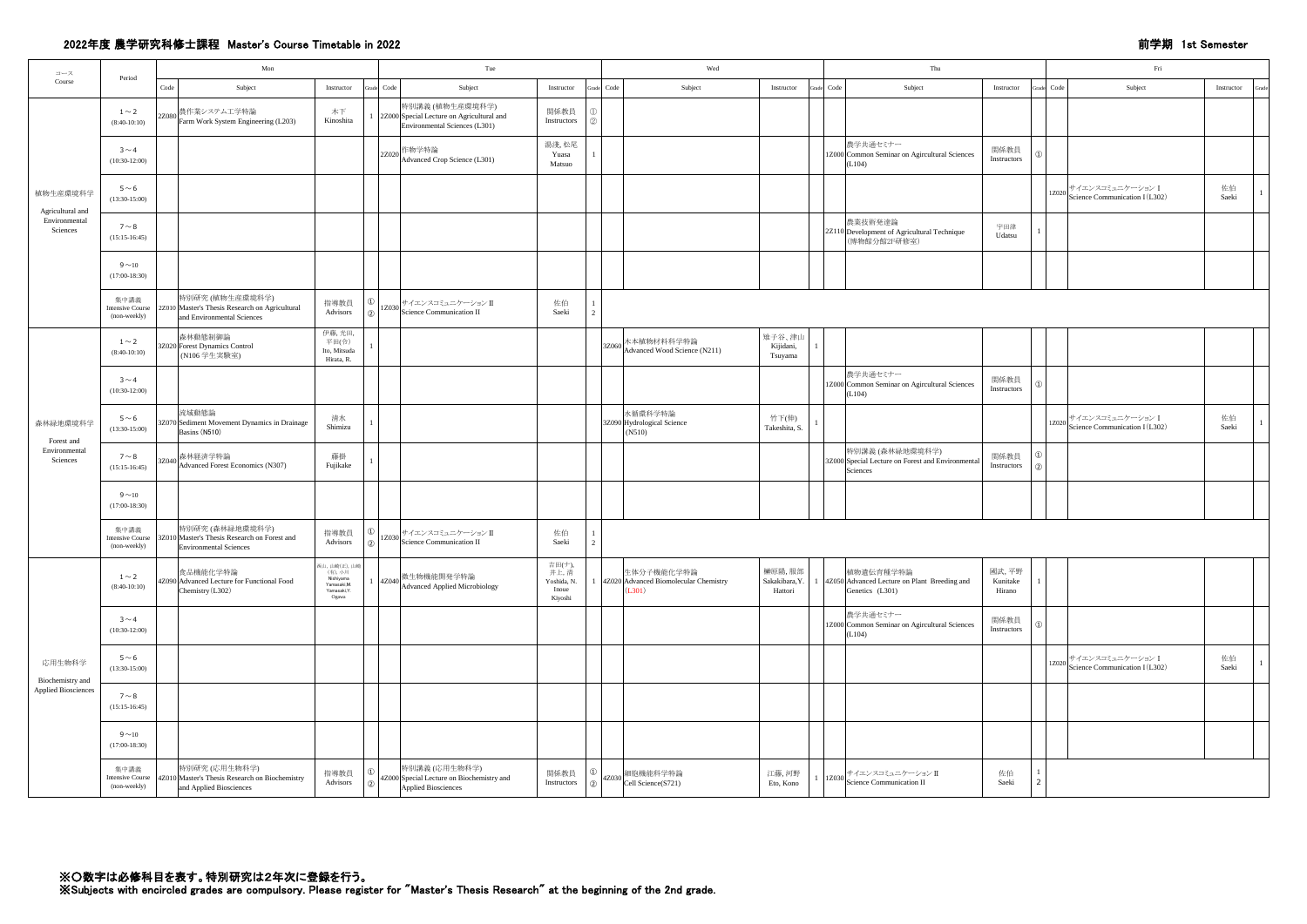## 2022年度 農学研究科修士課程 Master's Course Timetable in 2022 前学期 1st Semester

| コース                                             | Period                                          |       | Mon                                                                                                                                         |                                | Tue        |                                                                                               |                       | Wed        | Thu<br>Fri                                                                                |                                                     |  |                                                                            |                     |                                                                                  |                                         |
|-------------------------------------------------|-------------------------------------------------|-------|---------------------------------------------------------------------------------------------------------------------------------------------|--------------------------------|------------|-----------------------------------------------------------------------------------------------|-----------------------|------------|-------------------------------------------------------------------------------------------|-----------------------------------------------------|--|----------------------------------------------------------------------------|---------------------|----------------------------------------------------------------------------------|-----------------------------------------|
| Course                                          |                                                 | Code  | Subject                                                                                                                                     | Instructor                     | Grade Code | Subject                                                                                       | Instructor            | Grade Code | Subject                                                                                   | Instructor                                          |  | Grade Code<br>Subject                                                      | Instructor          | Grade Code<br>Subject                                                            | Instructor<br>Grade                     |
|                                                 | $1\sim$ 2<br>$(8:40-10:10)$                     |       |                                                                                                                                             |                                |            |                                                                                               |                       |            |                                                                                           |                                                     |  |                                                                            |                     |                                                                                  |                                         |
|                                                 | $3 \sim 4$<br>$(10:30-12:00)$                   |       |                                                                                                                                             |                                |            |                                                                                               |                       |            |                                                                                           |                                                     |  | 農学共通セミナー<br>1Z000 Common Seminar on Agircultural Sciences<br>(L104)        | 関係教員<br>Instructors |                                                                                  |                                         |
| 海洋環境科学                                          | $5\,{\sim}\,6$<br>$(13:30-15:00)$               |       |                                                                                                                                             |                                |            |                                                                                               |                       |            |                                                                                           |                                                     |  |                                                                            |                     | │サイエンスコミュニケーション I<br>$1Z020$<br>Science Communication I (L302)                   | 佐伯<br>Saeki                             |
| Marine Biology and<br>Environmental<br>Sciences | $7 \sim 8$<br>$(15:15-16:45)$                   |       |                                                                                                                                             |                                | 5Z070      | 水産食品微生物学特論<br>Advanced Fishery Food Microbiology                                              | 田岡<br>Taoka           |            |                                                                                           |                                                     |  |                                                                            |                     | 5Z100 資源生物学特論<br>Marine Fish Resource                                            | 岩槻<br>Iwatsuki                          |
|                                                 | $9 \sim 10$<br>$(17:00-18:30)$                  |       |                                                                                                                                             |                                |            |                                                                                               |                       |            |                                                                                           |                                                     |  |                                                                            |                     |                                                                                  |                                         |
|                                                 | 集中講義<br><b>Intensive Course</b>                 |       | 特別研究 (海洋生物環境科学)<br>5Z010 Master's Thesis Research on Marine Biology<br>and Environmental Sciences                                           | 指導教員<br>Advisors<br>(2)        | 5Z060      | マリンバイオサイエンス特論<br>Advanced Marine Bioscience                                                   | 林<br>Hayashi          |            | 特別講義 (海洋生物環境科学)<br>5Z000 Special Lecture on Marine Biology and<br>Environmental Sciences  | 関係教員<br>Instructors                                 |  | ) SZ050 海洋生物利用学特論<br>Advanced Utilization in Marine Bioresources           | 長野<br>Nagano        | 1 5Z110 水産食品分析学特論<br>1 5Z110 Advanced Analysis of Fishery Food                   | 田中<br>Tanaka, R.                        |
|                                                 | (non-weekly)                                    | 1Z030 | サイエンスコミュニケーションII<br>Science Communication II                                                                                                | 佐伯<br>Saeki<br>$\mathcal{D}$   |            |                                                                                               |                       |            |                                                                                           |                                                     |  |                                                                            |                     |                                                                                  |                                         |
|                                                 | $1\sim$ 2<br>$(8:40-10:10)$                     |       |                                                                                                                                             |                                |            |                                                                                               |                       |            |                                                                                           |                                                     |  |                                                                            |                     | 特別講義 (畜産草地科学)<br>6Z000 Special Lecture on Animal and Grassland<br>Sciences(L101) | 関係教員<br>$\Omega$<br>Instructors<br>- (2 |
|                                                 | $3 \sim 4$<br>$(10:30-12:00)$                   |       |                                                                                                                                             |                                |            | 暖地草地生態システム学<br>6Z050 Ecology and Management of Grassland<br>Systems in the Warm Region (L201) | 飛佐<br>Tobisa          |            | 動物遺伝·環境制御学特論<br>6Z040 Genetic and Environment Management of<br>Animals                    | <del>家入,</del> 石田,<br>井口<br>leiri, Ishida<br>Iguchi |  | 農学共通セミナー<br>1Z000 Common Seminar on Agircultural Sciences<br>(L104)        | 関係教員<br>Instructors | 動物生理栄養学特論<br>① 6Z020 Advanced Animal Physiology and Nutrition<br>(L101)          | 川島,-高橋<br>Kawashima<br>Takahashi        |
| 畜産草地科学                                          | $5\,{\sim}\,6$<br>$(13:30-15:00)$               |       |                                                                                                                                             |                                |            |                                                                                               |                       |            | 動物生殖制御学特論<br>6Z030 Advanced Animal Reproductive Physiology<br>and Technology              | 續木,坂本<br>Tsuzuki<br>Sakamoto                        |  |                                                                            |                     | 1Z020 サイエンスコミュニケーション I<br>Science Communication I (L302)                         | 佐伯<br>Saeki                             |
| Animal and Grassland<br>Sciences                | $7 \sim 8$<br>$(15:15-16:45)$                   |       |                                                                                                                                             |                                |            |                                                                                               |                       |            |                                                                                           |                                                     |  |                                                                            |                     |                                                                                  |                                         |
|                                                 | $9 \sim 10$<br>$(17:00-18:30)$                  |       |                                                                                                                                             |                                |            |                                                                                               |                       |            |                                                                                           |                                                     |  |                                                                            |                     |                                                                                  |                                         |
|                                                 | 集中講義<br><b>Intensive Course</b><br>(non-weekly) |       | 特別研究 (畜産草地科学)<br>6Z010 Master's Thesis Research on Animal and<br><b>Grassland Sciences</b>                                                  | (1)<br>指導教員<br>Advisors<br>(2) | 1Z030      | ) サイエンスコミュニケーション Ⅱ<br>Science Communication Ⅱ                                                 | 佐伯<br>Saeki           |            |                                                                                           |                                                     |  |                                                                            |                     |                                                                                  |                                         |
|                                                 | $1 \sim 2$<br>$(8:40-10:10)$                    |       |                                                                                                                                             |                                |            |                                                                                               |                       |            | 7Z030 Plant Production and Environmentally Safer<br>$\sqrt{\text{Agriculture (N723)}}$    | Takeshita, M.<br>Adachi                             |  |                                                                            |                     |                                                                                  |                                         |
|                                                 | $3 \sim 4$<br>$(10:30-12:00)$                   |       |                                                                                                                                             |                                |            |                                                                                               |                       |            |                                                                                           |                                                     |  | 1Z000 Common Seminar on Agircultural Sciences<br>  1Z000   農学共通セミナー (L104) | 関係教員<br>Instructors |                                                                                  |                                         |
|                                                 | $5 \sim 6$<br>$(13:30-15:00)$                   |       |                                                                                                                                             |                                |            |                                                                                               |                       |            |                                                                                           |                                                     |  | 7Z070 Advanced Soil and Water Engineering<br>(L101)                        | Tasumi              | 1   1Z020   サイエンスコミュニケーション I<br>Science Communication I (L302)                   | Saeki                                   |
| 農学国際<br>International Course of                 | $7 \sim 8$<br>$(15:15-16:45)$                   |       |                                                                                                                                             |                                |            |                                                                                               |                       |            |                                                                                           |                                                     |  |                                                                            |                     |                                                                                  |                                         |
| Agriculture                                     | $9\sim10$<br>$(17:00-18:30)$                    |       |                                                                                                                                             |                                |            |                                                                                               |                       |            |                                                                                           |                                                     |  |                                                                            |                     |                                                                                  |                                         |
|                                                 | <b>Intensive Course</b><br>(non-weekly)         |       | Master's Thesis Research for the<br>7Z010 International Course of Agriculture<br>特別研究(農学国際)<br>Special Lecture for the International Course | Advisors<br>$\circled{2}$      |            | 7Z090 Fishery Production and Marine Environment                                               | Instructors           |            |                                                                                           |                                                     |  |                                                                            |                     |                                                                                  |                                         |
|                                                 |                                                 |       | 7Z000 of Agriculture<br>特別講義(農学国際)<br>Science Communication II                                                                              | Instructors<br>- (2            |            | 7Z160 Biological Genetic Resources<br>Practice and Method of Model                            | Instructors<br>Akashi |            | 7Z080 Interdisciplinary Leading-edge Technology for<br>Functional Food Design (full year) | Instructors                                         |  |                                                                            |                     |                                                                                  |                                         |
|                                                 |                                                 | 1Z030 | サイエンスコミュニケーションⅡ                                                                                                                             | Saeki<br>$\overline{2}$        | 7 Z200     | Genetic Resources 2 (full year)                                                               | Gondo<br>Tanaka, H.   |            |                                                                                           |                                                     |  |                                                                            |                     |                                                                                  |                                         |

※○数字は必修科目を表す。特別研究は2年次に登録を行う。

※Subjects with encircled grades are compulsory. Please register for "Master's Thesis Research" at the beginning of the 2nd grade.

|      |                                         |                                | Thu        |                                                                     |                     |                           |       | Fri                                                                              |                                  |                                                 |  |  |  |  |  |  |
|------|-----------------------------------------|--------------------------------|------------|---------------------------------------------------------------------|---------------------|---------------------------|-------|----------------------------------------------------------------------------------|----------------------------------|-------------------------------------------------|--|--|--|--|--|--|
|      | Instructor                              | Grade                          | $\rm Code$ | Subject                                                             | Instructor          | Grade                     | Code  | Subject                                                                          | Instructor                       | Grade                                           |  |  |  |  |  |  |
|      |                                         |                                |            |                                                                     |                     |                           |       |                                                                                  |                                  |                                                 |  |  |  |  |  |  |
|      |                                         |                                |            | 農学共通セミナー<br>1Z000 Common Seminar on Agircultural Sciences<br>(L104) | 関係教員<br>Instructors | $\circled{1}$             |       |                                                                                  |                                  |                                                 |  |  |  |  |  |  |
|      |                                         |                                |            |                                                                     |                     |                           | 1Z020 | サイエンスコミュニケーション I<br>Science Communication I (L302)                               | 佐伯<br>Saeki                      | $\mathbf{1}$                                    |  |  |  |  |  |  |
|      |                                         |                                |            |                                                                     |                     |                           | 5Z100 | 資源生物学特論<br>Marine Fish Resource                                                  | 岩槻<br>Iwatsuki                   | $\mathbf{1}$                                    |  |  |  |  |  |  |
|      |                                         |                                |            |                                                                     |                     |                           |       |                                                                                  |                                  |                                                 |  |  |  |  |  |  |
|      | 関係教員<br>Instructors                     | $\circled{1}$<br>$\circled{2}$ |            | 5Z050 海洋生物利用学特論<br>Advanced Utilization in Marine Bioresources      | 長野<br>Nagano        | $\mathbf{1}$              | 5Z110 | 水産食品分析学特論<br>Advanced Analysis of Fishery Food                                   | 田中<br>Tanaka, R.                 | $\mathbf{1}$                                    |  |  |  |  |  |  |
|      |                                         |                                |            |                                                                     |                     |                           |       |                                                                                  |                                  |                                                 |  |  |  |  |  |  |
|      |                                         |                                |            |                                                                     |                     |                           |       | 特別講義 (畜産草地科学)<br>6Z000 Special Lecture on Animal and Grassland<br>Sciences(L101) | 関係教員<br>Instructors              | $\textcircled{\scriptsize{1}}$<br>$\circled{2}$ |  |  |  |  |  |  |
| of   | 家人,石田,<br>井口<br>Ieiri, Ishida<br>Iguchi | -1                             |            | 農学共通セミナー<br>1Z000 Common Seminar on Agircultural Sciences<br>(L104) | 関係教員<br>Instructors | $\textcircled{\small{1}}$ |       | 動物生理栄養学特論<br>6Z020 Advanced Animal Physiology and Nutrition<br>(L101)            | 川島,-高橋<br>Kawashima<br>Takahashi | $\mathbf{1}$                                    |  |  |  |  |  |  |
| logy | 續木,坂本<br>Tsuzuki<br>Sakamoto            | $\mathbf{1}$                   |            |                                                                     |                     |                           |       | 1Z020 サイエンスコミュニケーション I<br>Science Communication I (L302)                         | 佐伯<br>Saeki                      | $\mathbf{1}$                                    |  |  |  |  |  |  |
|      |                                         |                                |            |                                                                     |                     |                           |       |                                                                                  |                                  |                                                 |  |  |  |  |  |  |
|      |                                         |                                |            |                                                                     |                     |                           |       |                                                                                  |                                  |                                                 |  |  |  |  |  |  |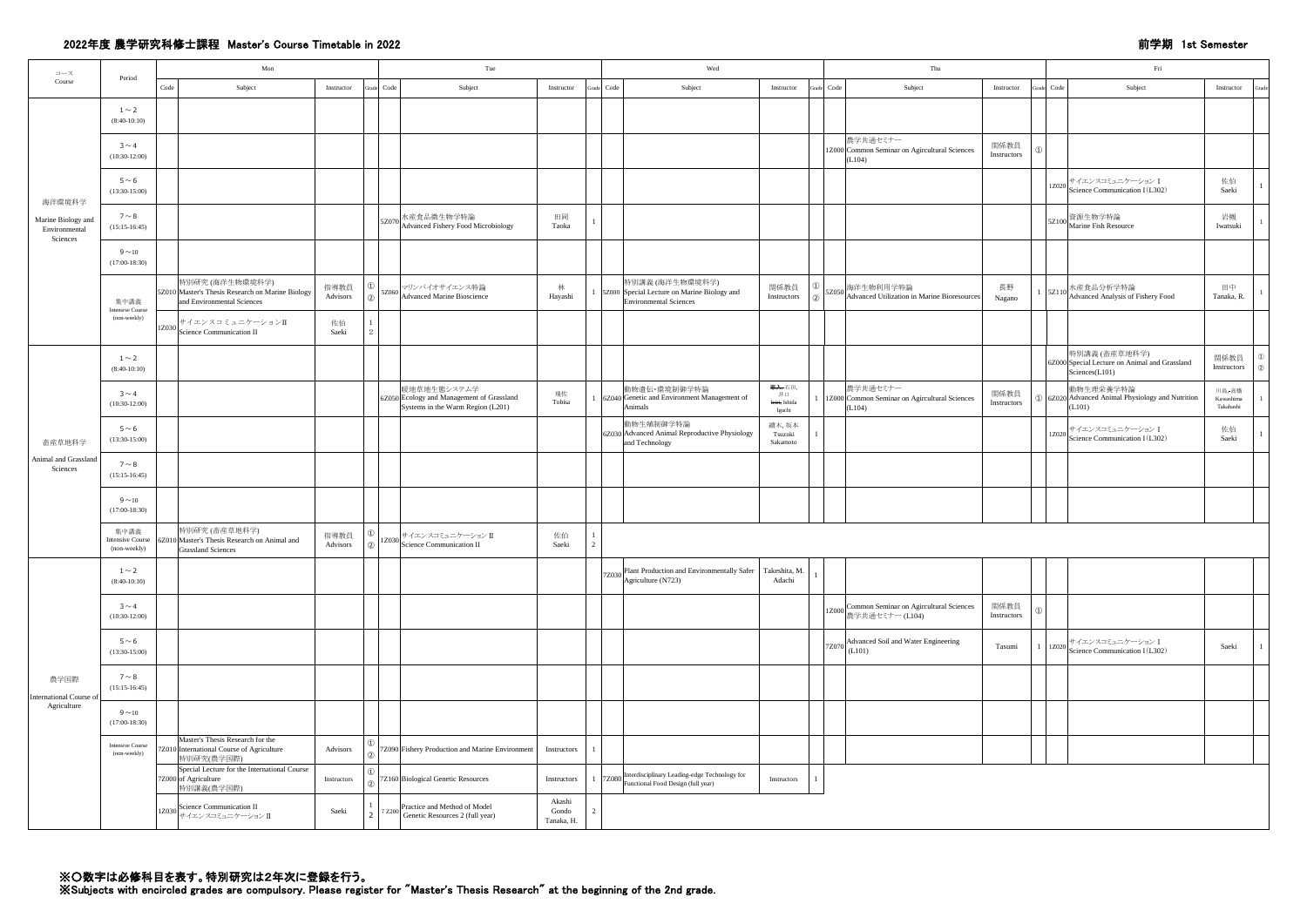## 2022年度 農学研究科修士課程 Master's Course Timetable in 2022 **Washington States and Semester** 後学期 2nd Semester

| コース                                            | Period                                          |      | Mon                                                                                                                                                                | Tue                                                                                           |                                                    |            | Wed                                                                                            | Thu |                                                                                    |                                     |               | Fri        |                       |      |
|------------------------------------------------|-------------------------------------------------|------|--------------------------------------------------------------------------------------------------------------------------------------------------------------------|-----------------------------------------------------------------------------------------------|----------------------------------------------------|------------|------------------------------------------------------------------------------------------------|-----|------------------------------------------------------------------------------------|-------------------------------------|---------------|------------|-----------------------|------|
| Course                                         |                                                 | Code | Subject<br>Instructor                                                                                                                                              | Subject<br>Grade Code                                                                         | Instructor                                         | Grade Code | Subject<br>Instructor                                                                          |     | Subject<br>Grade Code                                                              | Instructor                          |               | Grade Code | Subject<br>Instructor | Grad |
|                                                | $1\sim2$<br>$(8:40-10:10)$                      |      |                                                                                                                                                                    | 特別講義 (植物生産環境科学)<br>2Z000 Special Lecture on Agricultural and<br>Environmental Sciences (L301) | 関係教員<br>$\bigcirc$<br>Instructors<br>$\circled{2}$ |            | 2Z050 植物病理学特論<br>2Z050 Advanced Plant Pathology (第一会議室)<br>竹下(稔)<br>Takeshita, M.              |     |                                                                                    |                                     |               |            |                       |      |
|                                                | $3 \sim 4$<br>$(10:30-12:00)$                   |      |                                                                                                                                                                    | 植物環境制御学特論<br>2Z040 Advanced Environmental Control for Plant<br>Production (L301)              | 図師, 増田, 霧村<br>Zushi<br>Masuda<br>Kirimura          |            | 害虫管理学特論<br>安達<br>2Z060 Biocontrol-based Integrated Pest<br>Adachi<br>Management (第一会議室)        |     | 1 2Z030 果樹園芸学特論<br>Advanced Pomology (L304)                                        | 鉄村, 本勝<br>Tetsumura<br>Honsho       |               |            |                       |      |
| 植物生産環境科学<br>Agricultural and                   | $5\,{\sim}\,6$<br>$(13:30-15:00)$               |      |                                                                                                                                                                    | 植物生産環境情報学特論<br>2Z090 Advanced Agricultural Information Science<br>(L301)                      | 槐島,日吉<br>Gejima<br>Hiyoshi                         |            |                                                                                                |     |                                                                                    |                                     |               |            |                       |      |
| Environmental<br>Sciences                      | $7 \sim 8$<br>$(15:15-16:45)$                   |      |                                                                                                                                                                    |                                                                                               |                                                    |            |                                                                                                |     | 農業経営経済学特論<br>2Z100 Advanced Study of Farm Management and<br>Agricultural Economics | 山本,狩野<br>Yamamoto<br>Kano           |               |            |                       |      |
|                                                | $9\sim10$<br>$(17:00-18:30)$                    |      |                                                                                                                                                                    |                                                                                               |                                                    |            |                                                                                                |     |                                                                                    |                                     |               |            |                       |      |
|                                                | 集中講義<br><b>Intensive Course</b><br>(non-weekly) |      |                                                                                                                                                                    |                                                                                               |                                                    |            |                                                                                                |     |                                                                                    |                                     |               |            |                       |      |
|                                                | $1 \sim 2$<br>$(8:40-10:10)$                    |      |                                                                                                                                                                    | 森林資源化学特論<br>3Z050 Advanced Chemistry in Forest Resources<br>(L201)                            | 亀井<br>Kamei                                        |            | 森林物質循環論<br>高木<br>3Z080 Forest Biogeochemistry<br>Takagi<br>(Kibana Field Lecture Room $(2F)$ ) |     | 国土管理保全学特論<br>1 3Z120 Advanced Land Conservation and<br>Management (L202)           | 篠原<br>Shinohara                     |               |            |                       |      |
|                                                | $3 \sim 4$<br>$(10:30-12:00)$                   |      |                                                                                                                                                                    | 3Z110 森林利用学特論<br>Borest Engineering (L201)                                                    | 櫻井<br>Sakurai                                      |            | 応用生態学<br>西脇<br>3Z100 Applied Ecology<br>Nishiwaki<br>(Kibana Field Lecture Room (2F))          |     | 緑地環境施設学特論<br>3Z030 Advanced Green Space and Environmental<br>Engineering (L202)    | 中園<br>Nakazono                      |               |            |                       |      |
| 森林緑地環境科学<br>Forest and                         | $5 \sim 6$<br>$(13:30-15:00)$                   |      |                                                                                                                                                                    |                                                                                               |                                                    |            |                                                                                                |     |                                                                                    |                                     |               |            |                       |      |
| Environmental<br>Sciences                      | $7 \sim 8$<br>$(15:15-16:45)$                   |      |                                                                                                                                                                    |                                                                                               |                                                    |            |                                                                                                |     | 特別講義 (森林緑地環境科学)<br>3Z000 Special Lecture on Forest and Environmental<br>Sciences   | 関係教員<br>Instructors                 | $\mathcal{L}$ |            |                       |      |
|                                                | $9\sim10$<br>$(17:00-18:30)$                    |      |                                                                                                                                                                    |                                                                                               |                                                    |            |                                                                                                |     |                                                                                    |                                     |               |            |                       |      |
|                                                | 集中講義<br><b>Intensive Course</b><br>(non-weekly) |      |                                                                                                                                                                    |                                                                                               |                                                    |            |                                                                                                |     |                                                                                    |                                     |               |            |                       |      |
|                                                | $1 \sim 2$<br>$(8:40-10:10)$                    |      |                                                                                                                                                                    | 植物栄養土壌環境科学特論<br>4Z060 Advanced Soil Science and Plant Nutrition<br>(L101)                     | 佐伯,山本(昭)<br>Saeki<br>Yamamoto, A.                  |            |                                                                                                |     | 食品栄養機能学特論<br>4Z070 Advanced Lecture on Food Function and<br>Nutrition (L102)       | 榊原啓, 黒木<br>Sakakibara, H.<br>Kurogi |               |            |                       |      |
|                                                | $3 \sim 4$<br>$(10:30-12:00)$                   |      |                                                                                                                                                                    |                                                                                               |                                                    |            |                                                                                                |     |                                                                                    |                                     |               |            |                       |      |
| 応用生物科学                                         | $5 \sim 6$<br>$(13:30-15:00)$                   |      |                                                                                                                                                                    |                                                                                               |                                                    |            |                                                                                                |     |                                                                                    |                                     |               |            |                       |      |
| Biochemistry and<br><b>Applied Biosciences</b> | $7 \sim 8$<br>$(15:15-16:45)$                   |      |                                                                                                                                                                    |                                                                                               |                                                    |            |                                                                                                |     |                                                                                    |                                     |               |            |                       |      |
|                                                | $9\sim10$<br>$(17:00-18:30)$                    |      |                                                                                                                                                                    |                                                                                               |                                                    |            |                                                                                                |     |                                                                                    |                                     |               |            |                       |      |
|                                                | 集中講義                                            |      | 河原,仲西<br>畜産食品科学特論<br>Intensive Course $4Z100$ $\begin{array}{c} \n\text{Hence} \\ \n\text{Advanced Heat and Milk Sciences} \n\end{array}$<br>Kawahara<br>Nakanishi | 遺伝子機能科学特論<br>$\frac{4Z080}{\text{Molecular Genetics and Biofunction}}$                        | 酒井,引間<br>Sakai<br>Hikima                           |            |                                                                                                |     |                                                                                    |                                     |               |            |                       |      |

|    |                        |                |            | Thu                                                                                |                               |              | Fri        |         |            |       |  |  |  |  |
|----|------------------------|----------------|------------|------------------------------------------------------------------------------------|-------------------------------|--------------|------------|---------|------------|-------|--|--|--|--|
|    | Instructor             |                | Grade Code | Subject                                                                            | Instructor                    |              | Grade Code | Subject | Instructor | Grade |  |  |  |  |
| 室) | 竹下(稔)<br>Takeshita, M. | $\overline{1}$ |            |                                                                                    |                               |              |            |         |            |       |  |  |  |  |
|    | 安達<br>Adachi           | $\mathbf{1}$   |            | 2Z030 果樹園芸学特論<br>Advanced Pomology (L304)                                          | 鉄村, 本勝<br>Tetsumura<br>Honsho | $\mathbf{1}$ |            |         |            |       |  |  |  |  |
|    |                        |                |            |                                                                                    |                               |              |            |         |            |       |  |  |  |  |
|    |                        |                |            | 農業経営経済学特論<br>2Z100 Advanced Study of Farm Management and<br>Agricultural Economics | 山本,狩野<br>Yamamoto<br>Kano     | $\mathbf{1}$ |            |         |            |       |  |  |  |  |
|    |                        |                |            |                                                                                    |                               |              |            |         |            |       |  |  |  |  |

| 高木<br>Takagi    |  | 国土管理保全学特論<br>3Z120 Advanced Land Conservation and<br>Management (L202)           | 篠原<br>Shinohara     |                                |  |  |
|-----------------|--|----------------------------------------------------------------------------------|---------------------|--------------------------------|--|--|
| 西脇<br>Nishiwaki |  | 緑地環境施設学特論<br>3Z030 Advanced Green Space and Environmental<br>Engineering (L202)  | 中園<br>Nakazono      |                                |  |  |
|                 |  |                                                                                  |                     |                                |  |  |
|                 |  | 特別講義 (森林緑地環境科学)<br>3Z000 Special Lecture on Forest and Environmental<br>Sciences | 関係教員<br>Instructors | $\circled{1}$<br>$\circled{2}$ |  |  |
|                 |  |                                                                                  |                     |                                |  |  |

|  |  | 食品栄養機能学特論<br>4Z070 Advanced Lecture on Food Function and<br>Nutrition (L102) | 榊原啓, 黒木<br>Sakakibara, H.<br>Kurogi | $\mathbf{1}$ |  |  |  |
|--|--|------------------------------------------------------------------------------|-------------------------------------|--------------|--|--|--|
|  |  |                                                                              |                                     |              |  |  |  |
|  |  |                                                                              |                                     |              |  |  |  |
|  |  |                                                                              |                                     |              |  |  |  |
|  |  |                                                                              |                                     |              |  |  |  |
|  |  |                                                                              |                                     |              |  |  |  |